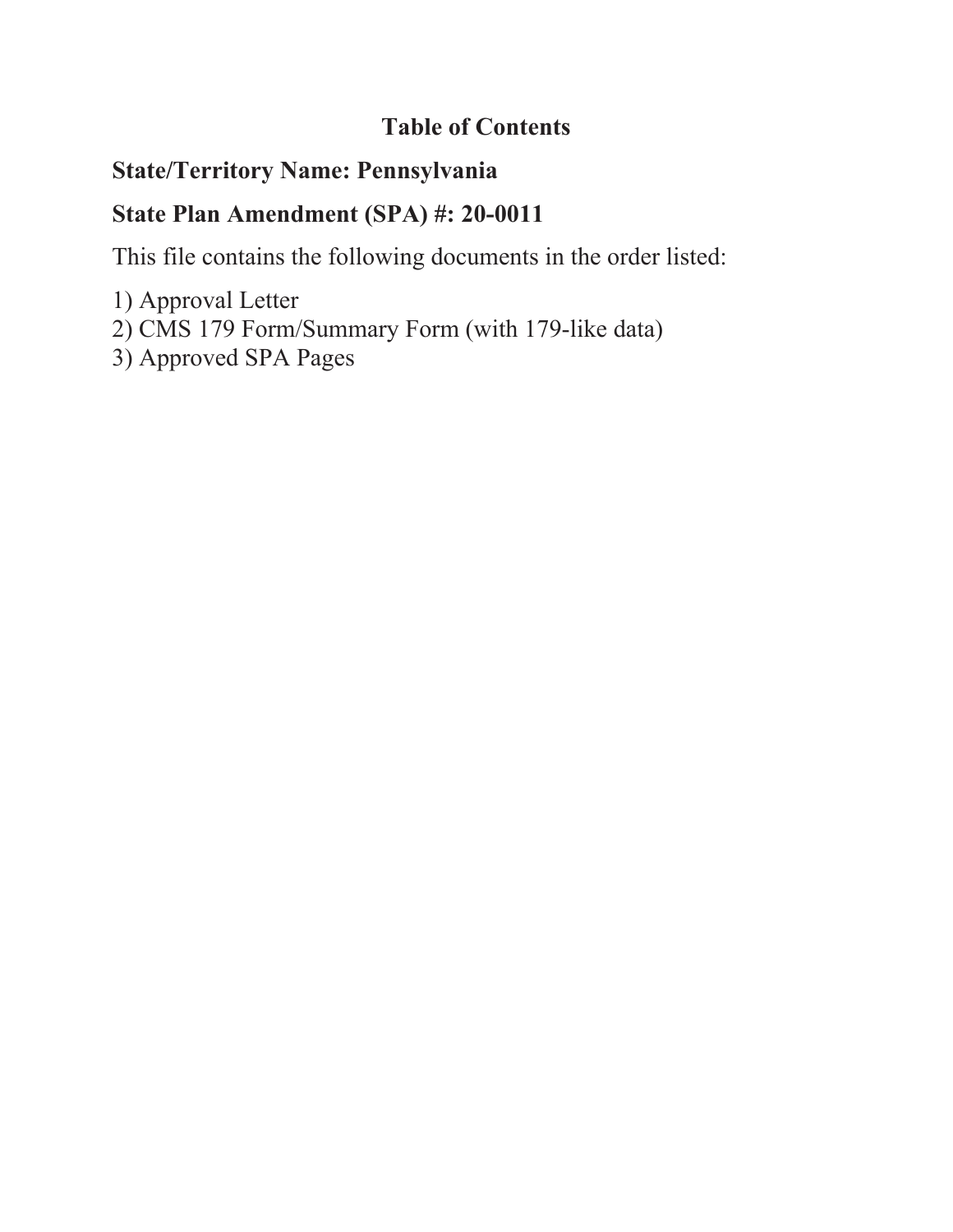

Medicaid and CHIP Operations Group

April 28, 2021

Teresa D. Miller, Secretary Department of Human Services P.O. Box 2675 Harrisburg, PA 17105-2675

Re: Pennsylvania State Plan Amendment (SPA) 20-0011

Dear Secretary Miller:

We reviewed your proposed Medicaid State Plan Amendment (SPA) submitted under transmittal number (TN) 20-0011. This amendment proposes to provide Medicaid coverage of durable medical equipment to support beneficiaries' mobility-related activities of daily living.

We conducted our review of your submittal according to statutory requirements in Title XIX of the Social Security Act and implementing regulations at 42 CFR 440.70. This letter is to inform you that Pennsylvania's Medicaid SPA Transmittal Number 20-0011 is approved effective April 1, 2020.

If you have any questions, please contact Dan Belnap at 215-861-4273 or via email at Dan.Belnap@cms.hhs.gov.

Sincerely,



James G. Scott, Director Division of Program Operations

cc: Sally Kozak Eve Lickers Lacey Gates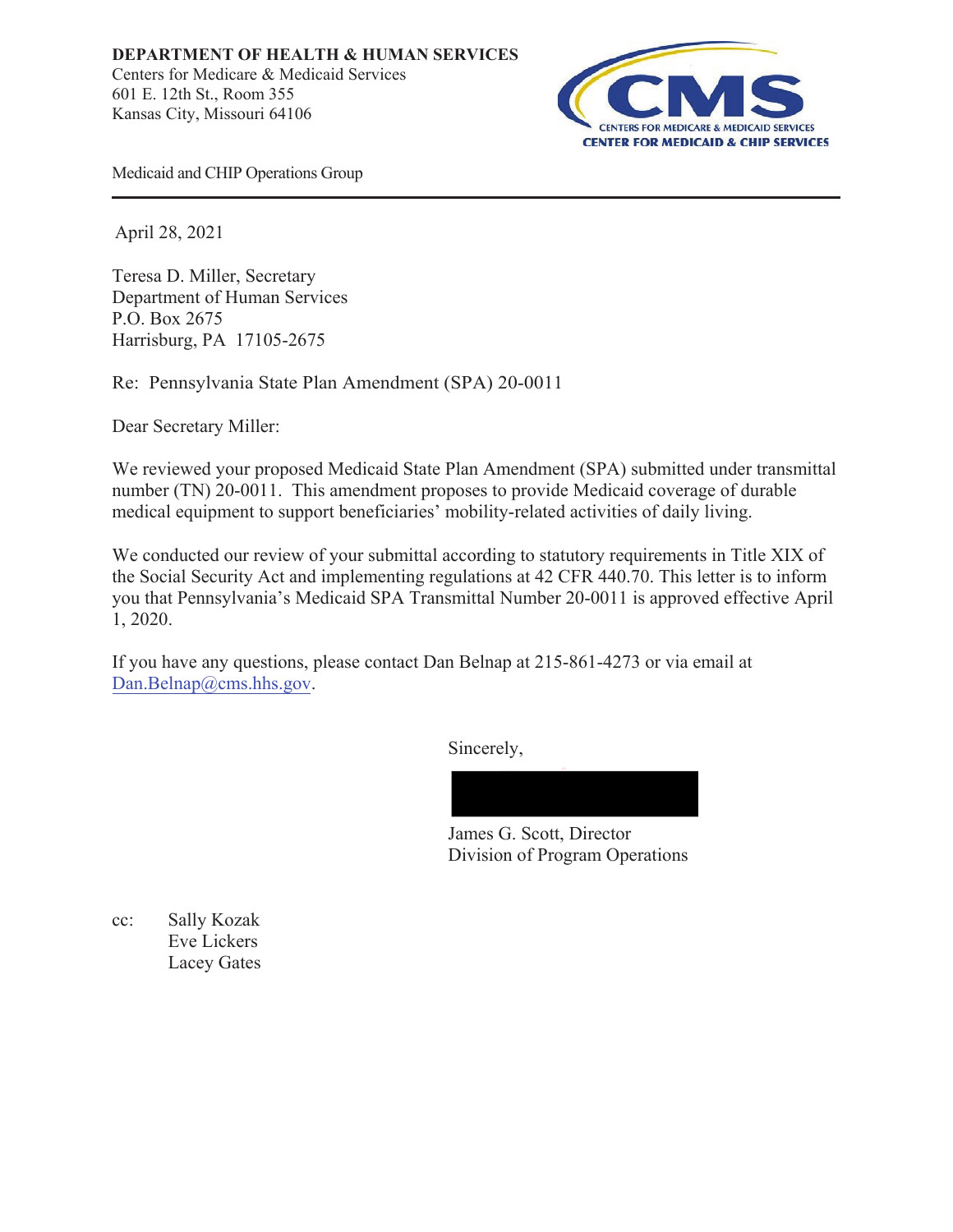|                                                                                                                                                                                                          | <b>FORM APPROVED</b><br>OMB No. 0938-0193                                                                                                                                                                                                                                                                                                            |
|----------------------------------------------------------------------------------------------------------------------------------------------------------------------------------------------------------|------------------------------------------------------------------------------------------------------------------------------------------------------------------------------------------------------------------------------------------------------------------------------------------------------------------------------------------------------|
| 1. TRANSMITTAL NUMBER:<br>TRANSMITTAL AND NOTICE OF APPROVAL OF<br>20-0011                                                                                                                               | 2. STATE<br>Pennsylvania                                                                                                                                                                                                                                                                                                                             |
| 3. PROGRAM IDENTIFICATION: TITLE XIX OF THE<br>SOCIAL SECURITY ACT (MEDICAID)                                                                                                                            |                                                                                                                                                                                                                                                                                                                                                      |
| 4. PROPOSED EFFECTIVE DATE<br>April 1, 2020                                                                                                                                                              |                                                                                                                                                                                                                                                                                                                                                      |
|                                                                                                                                                                                                          |                                                                                                                                                                                                                                                                                                                                                      |
|                                                                                                                                                                                                          | X AMENDMENT                                                                                                                                                                                                                                                                                                                                          |
|                                                                                                                                                                                                          |                                                                                                                                                                                                                                                                                                                                                      |
| 7. FEDERAL BUDGET IMPACT<br>a. FFY 2020 \$12,740,609                                                                                                                                                     |                                                                                                                                                                                                                                                                                                                                                      |
|                                                                                                                                                                                                          |                                                                                                                                                                                                                                                                                                                                                      |
| OR ATTACHMENT (If Applicable)<br>Attachment 3.1A/3.1B, page 3f                                                                                                                                           |                                                                                                                                                                                                                                                                                                                                                      |
| equipment to support mobility-related activities of daily living within the home, including entering and exiting the home, for                                                                           |                                                                                                                                                                                                                                                                                                                                                      |
|                                                                                                                                                                                                          |                                                                                                                                                                                                                                                                                                                                                      |
|                                                                                                                                                                                                          |                                                                                                                                                                                                                                                                                                                                                      |
| <b>X</b> OTHER, AS SPECIFIED:<br>Review and approval authority has<br>been delegated to the Department of Human Services                                                                                 |                                                                                                                                                                                                                                                                                                                                                      |
| 16. RETURN TO                                                                                                                                                                                            |                                                                                                                                                                                                                                                                                                                                                      |
| Commonwealth of Pennsylvania<br>Department of Human Services<br>Office of Medical Assistance Programs<br>Bureau of Policy, Analysis and Planning<br>P.O. Box 2675<br>Harrisburg, Pennsylvania 17105-2675 |                                                                                                                                                                                                                                                                                                                                                      |
| FOR REGIONAL OFFICE USE ONLY                                                                                                                                                                             |                                                                                                                                                                                                                                                                                                                                                      |
| 18. DATE APPROVED<br>April 26, 2021                                                                                                                                                                      |                                                                                                                                                                                                                                                                                                                                                      |
| PLAN APPROVED - ONE COPY ATTACHED                                                                                                                                                                        |                                                                                                                                                                                                                                                                                                                                                      |
| 20. SIGNATURE OF REGIONAL                                                                                                                                                                                |                                                                                                                                                                                                                                                                                                                                                      |
| 22. TITLE<br>Director, Division of Program Operations                                                                                                                                                    |                                                                                                                                                                                                                                                                                                                                                      |
|                                                                                                                                                                                                          | <b>Title XIX</b><br>AMENDMENT TO BE CONSIDERED AS NEW PLAN<br>COMPLETE BLOCKS 6 THRU 10 IF THIS IS AN AMENDMENT (Separate transmittal for each amendment)<br>b. FFY 2021 \$0<br>8. PAGE NUMBER OF THE SUPERSEDED PLAN SECTION<br>The State Plan is being amended to reflect that Pennsylvania allows coverage for home accessibility durable medical |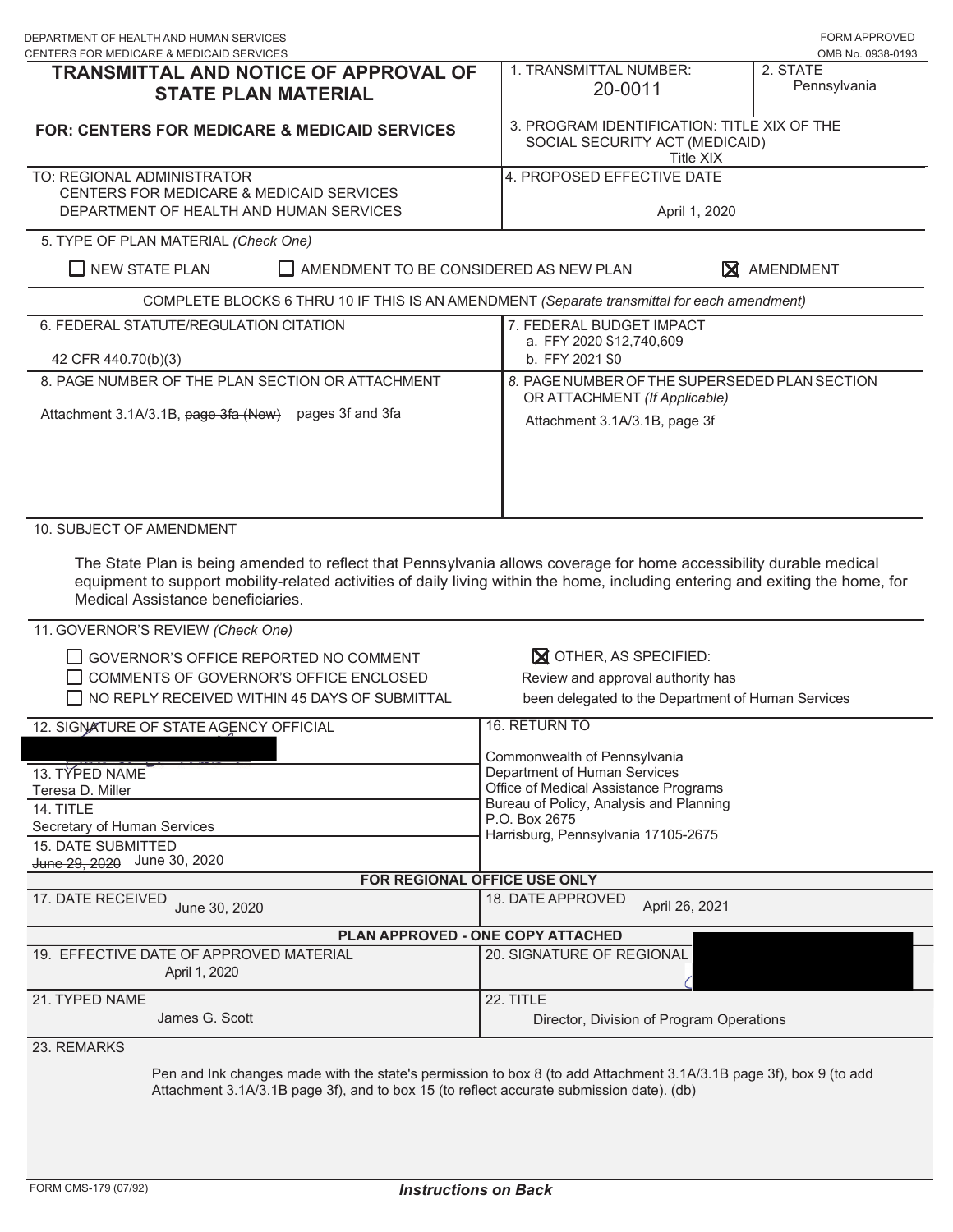## SERVICES

## **7. Home Health Services (42 CFR 440.70) (continued)**

### **7c. Medical supplies, equipment, and appliances suitable for use in any setting in which normal life activities take place, as defined at §440.70(c)(1). (42 CFR 440.70(b)(3))**

Wheelchair lifts, stair glides, ceiling lifts, metal accessibility ramps and other items that are used by a beneficiary with a mobility impairment to enter and exit the home or to support activities of daily living; and are removeable or reusable without damage to the item. Coverage includes installation.

- 1. Installation of the medical equipment and appliances includes, but is not limited to:
	- a. Parts or supplies provided or recommended by the manufacturer for attaching or mounting the item to the surface at the home or residence
	- b. Labor to attach or mount the item to a surface per the manufacturer's installation guide
	- c. Required permits
	- d. Installing an electrical outlet or connection to an existing electrical source
	- e. Pouring a concrete foundation (slab) according to the manufacturer's instructions (which may include leveling the ground under the concrete foundation)
	- f. External supports, such as bracing a wall
	- g. Removing a portion of an existing railing or bannister only as needed to accommodate the equipment

#### Limitations

- 1. Prior authorization is required for rental of all medical appliances or equipment for periods exceeding six (6) months. The Department also requires prior authorization for some rental of medical appliances or equipment for periods of less than six (6) months.
- 2. In the event that a beneficiary is in the immediate need of a service or an item requiring prior authorization, and the situation is an emergency, the prescriber may indicate that the prescription be filled by the provider before submitting the prior authorization form.
- 3. Prior authorization is required for the purchase of all appliances or equipment if the appliance or equipment costs more than six hundred dollars (\$600). The Department also requires prior authorization for the purchase of some appliances or equipment that cost less than six hundred dollars (\$600).
- 4. Home modifications are not covered. Home modifications include:
	- a. Modifications to the home or place of residence
	- b. Repairs of the home, including repairs caused by the installation, use, or removal of the medical equipment or appliance; and
	- c. Changes to the internal or external infrastructure of the home or residence including:
		- i. Adding internal supports such that the support requires access to the area behind a wall or ceiling or underneath the floor
		- ii. Constructing retaining walls or footers for a retaining wall
		- iii. Installation of or modification of a deck
		- iv. Installation of a driveway or sidewalk
		- v. Upgrading the electrical system
		- vi. Plumbing
		- vii. Ventilation or HVAC work
		- viii. Widening a doorway
		- ix. Drywall